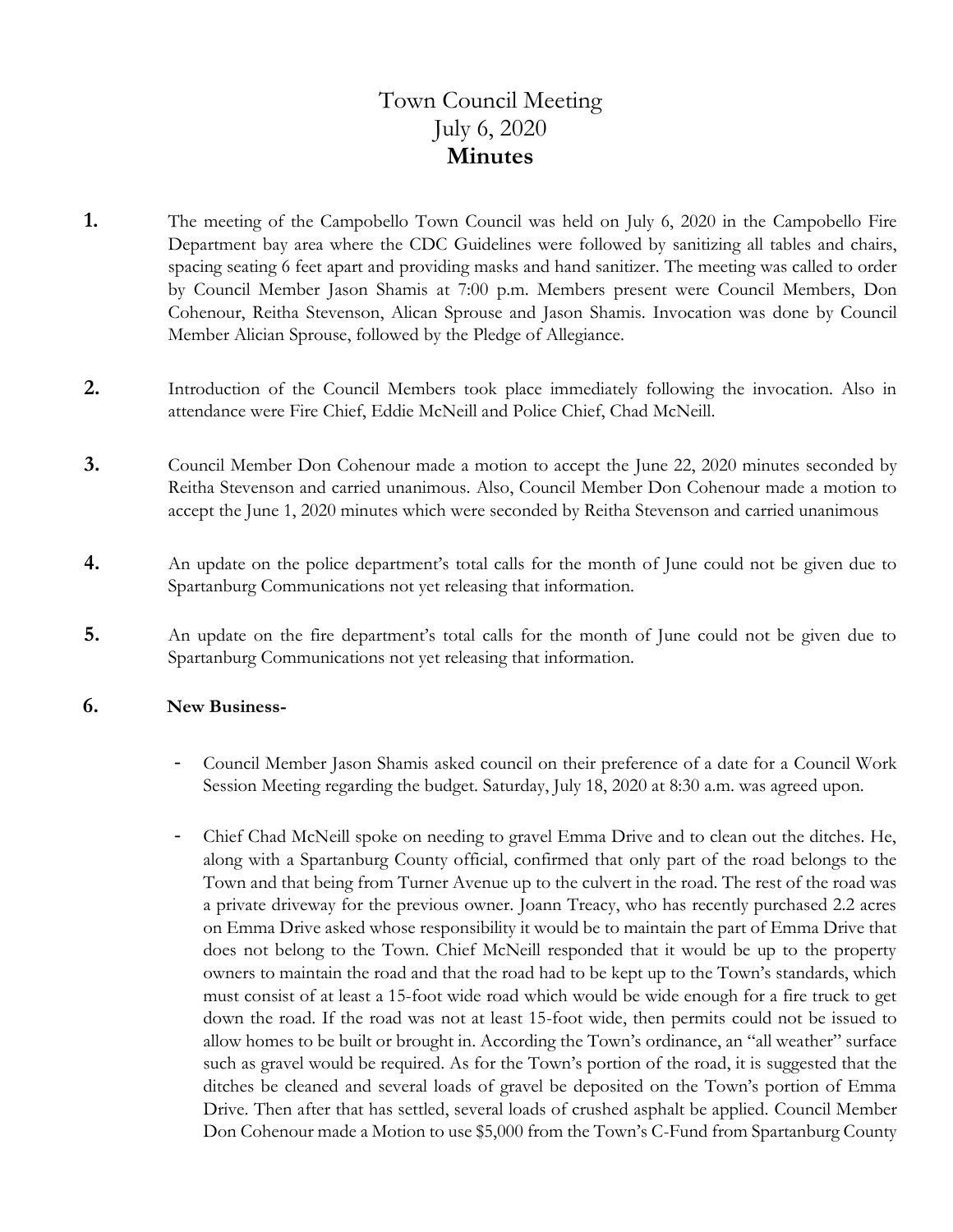to update and maintain the Town's portion of Emma Drive. The Motion was seconded by Council Member Reitha Stevenson and carried unanimous.

- Council Member Jason Shamis addressed the Town Clerk's wages and explained that there would already have been a six month review of her work performance if COVID-19 had not happened. As such, it was discussed among council that, given the Town Clerk's outstanding performance in the eight months she has been with the Town of Campobello, a \$2/hr raise should be awarded to her. A Motion was made by Don Cohenour to give Town Clerk, Kim Hyder, a \$2.00 per hour raise in pay, which was seconded by Council Member Alician Sprouse and carried unanimous. The Town Clerk thanked the members of council and expressed how much she enjoyed working with everyone.
- A first reading of the Town's Firework Ordinance 9.300 was done by Council. Motion was made by council member Jason Shamis to accept the first reading of the amendment, which was seconded by council member Don Cohenour and carried unanimous. After the Motion was made, council asked Chief Chad McNeill what the fines were for not abiding by this Ordinance. As such, the fines are anywhere from \$100 to \$1,092. A Motion was made by Council Member Jason Shamis to amend Ordinance 9.300 to add the fine amount if the ordinance was no adhered to. The Motion was seconded by Council Member Reitha Stevenson and carried unanimous.
- Council Member Don Cohenour updated everyone on potholes around town. The one causing most problems is one on Hwy. 11. Chief Chad McNeill said that DOT has been contacted about it and they intend to fix it soon. Eddie McNeill reported that Rep. Josiah Magnuson was working on getting Hwy. 357 repaved and that it was on the list mentioned in the local newspaper. Chief Eddie McNeill said he also mentioned that the hill on Hwy. 357 needed to be brought down when they do repave it as there have been many accidents there.
- Council Member Alician Sprouse stated that she is still working on a Family Fun Day in 2021 and hopes to have a more concrete date by the next council meeting. The tentative date is April 24, 2021, but she will check with Chapman High School regarding their date for prom as well as when the Steeple Chase may be held. She has a banner on order that is generic and has no date listed so that it can be re-used for the festival each year.

## **7. Old Business-**

- Council Member Jason Shamis asked about the progress of Duke Energy installing the light pole at Asheville Hwy and Old Asheville Hwy. Chief Chad McNeill explained that he had been in contact with Duke Energy and that they had not forgotten about the project, but were behind in getting it done due to all of the storms that the area has experienced in the past few months.
- Council Member Jason Shamis informed every one of the people wishing to serve on the Town's Planning Committee and his desire for council to meet each individual at the next council meeting. The names given were Rick Sweeney, Jessica Burgess, Tammy Bowers and Aaron Ash. Fire Chief Eddie McNeill suggested that each new member of the Planning Committee attend the introductory class on planning and zoning, which is offered by ACOG (Appalachian Council of Governments).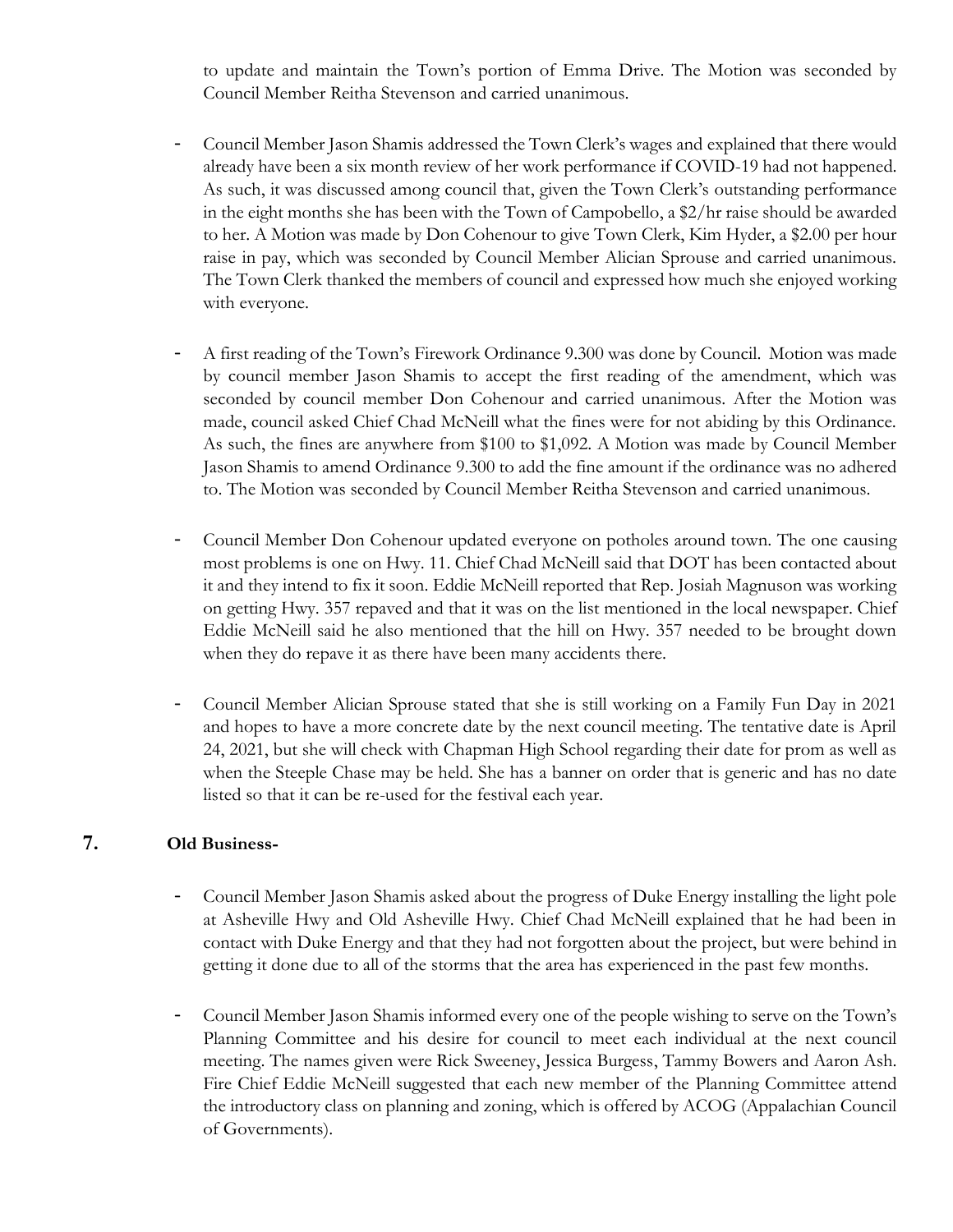- Council member Reitha Stevenson asked for confirmation of what caused the power outage last week. Fire Chief Eddie McNeill confirmed that a snake had gotten into the power plant station off of Hwy. 176 and caused the outage.
- Council Member Reitha Stevenson said that all is well as far as the trash pickup service and everyone seems pleased with the service and workers.

## **8. Adjourned- July 6, 2020 at 7:44 p.m**.

With no further business presented, Council Member Jason Shamis made a motion to adjourn, second by Council Member Reitha Stevenson and carried unanimous.

 Let it be known, there are times it may be necessary for the Council Members to enter an executive meeting directly following adjournment of business meeting.

 Town of Campobello Council Meeting minutes recorded by Town Clerk, Kim Hyder on this  $6<sup>th</sup>$  day of July, 2020.